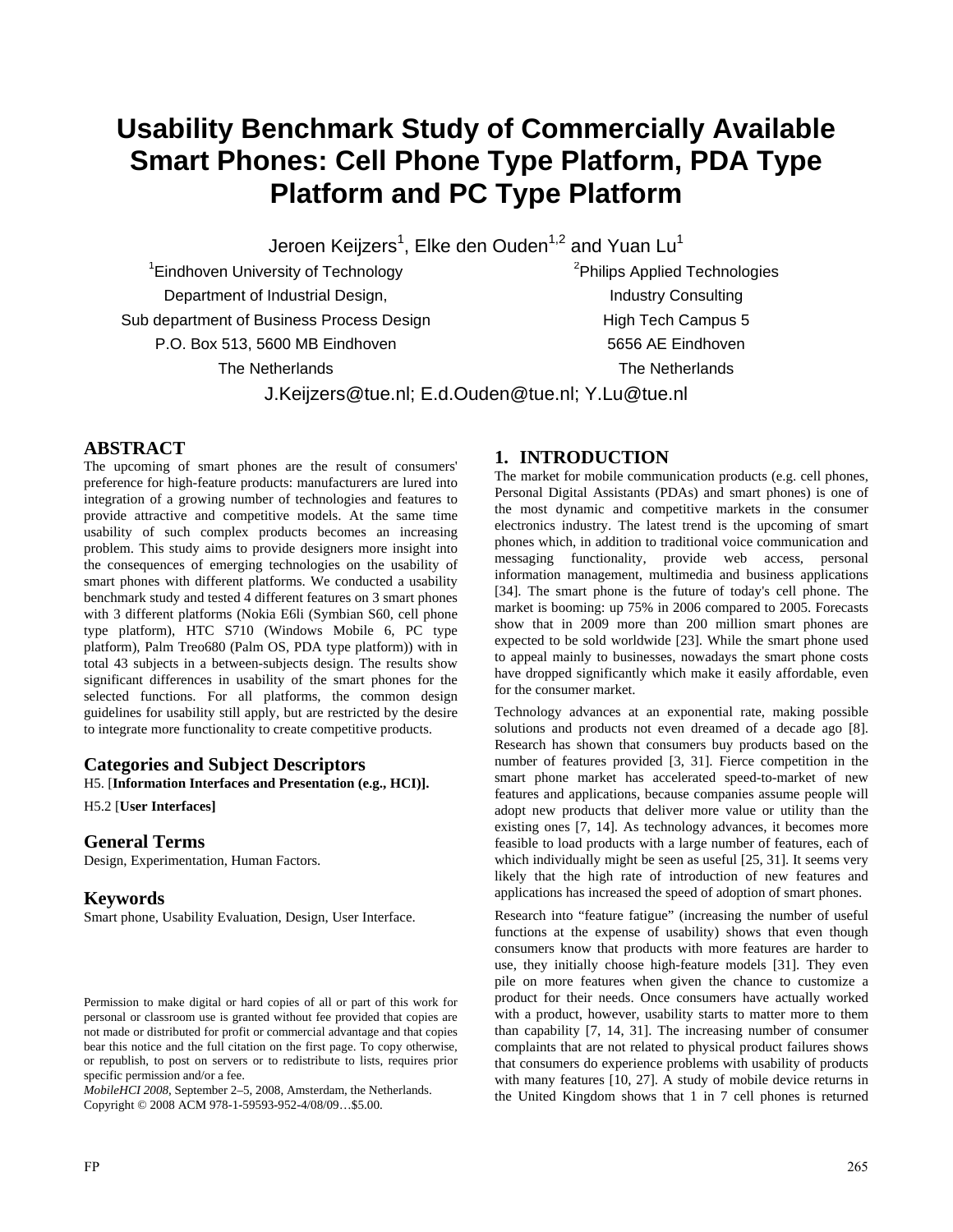within the first year of purchase as faulty [27]. Of these returns, about 63% has no hardware or software fault but the reported problems relate to usability problems, mismatch with user's expectations or issues relating to the configuration of the handset.

Although usability is an increasing problem in smart phones, usability in itself is surely is not a new topic. User-centered design and goal-directed interaction design have increased the usability of products by restricting the number of features to the goal of the product, and improving the User Interface (UI) by reducing the number of keystrokes to perform a task and better design of menus, keys and icons [7, 24, 32]. These design guidelines drive towards products with fewer features, and target at a smaller user group or market segment. However, this presents a dilemma to manufacturers of smart phones [28]: Should they maximize initial sales by designing high-feature models, which consumers consistently choose, or should they limit the number of features to enhance the lifetime value of their customers?

The features, performance, security and add-on applications in smart phones are determined by the Operating System (OS) [22]. Currently, the smart phone market is dominated by 6 OS's: Symbian, Blackberry OS, Windows Mobile, Palm OS, Linux, and since the launch of the iPhone: Mac OS X. Symbian is the market leader, installed on 100 million smart phones worldwide. In the United States, Blackberry and Windows Mobile are market leaders [22].

Combined with a set of related software development libraries, application programming interfaces and programming tools, an OS is also referred to as a mobile software platform [34]. These platforms differ from each other not only regarding their technical specifications [34]. They are either proprietary for special devices (e.g. Blackberry and Mac OS X) or open to all independent software providers (e.g. Symbian, Windows Mobile, Palm OS and Linux). Moreover, these platforms differ on historical basis. Palm OS and Blackberry OS originate from PDA products, Symbian from cell phone products and Windows Mobile and Linux originate from general purpose OS's.

The starting point of our study is that we assume that the complexity in smart phones is unavoidable since buyers of these products strongly prefer high-feature models. At the same time manufacturers aim to achieve higher levels of user satisfaction by improving usability. Because smart phones integrate PDA and cell phone features, conflicting design goals arise [26, 34]. PDA features require, for example, a different display size and data input method to achieve easy to use products, than the traditional cell phone functionality. Users might have a different mental representation of a smart phone when they think it to be either an enhanced cell phone or an enhanced PDA. The mental representation might hamper them in using the product. The goal of this study is to investigate how different mobile software platforms influence the usability of smart phones when taking into account different features. We set up an experiment to compare 3 commercially available smart phones with different mobile software platforms: Symbian S60 (cell phone type platform), Palm OS (PDA type platform) and Windows Mobile 6 (PC type platform). By analyzing the data both quantitatively and qualitatively, we aim to provide designers insight into the consequences of emerging technologies on the usability of smart phones with different mobile software platforms.

## **2. RELATED WORK**

In this section we discuss literature dealing with the usability of mobile devices and summarize a selection of the most relevant findings. Usability in this paper is defined as the extent to which a product can be used by specified users to achieve specified goals with effectiveness, efficiency and satisfaction in a specified context of use [18]. Zhang and Adipat [32] show that there is a vast amount of literature available on UI design, usability and related topics for mobile devices, in particular for cell phones and, to a smaller extent, for PDAs. They discuss that mobile devices have unique features which pose a number of significant challenges for examining usability, such as mobile context, connectivity, small screen size and restrictive data entry methods.

In literature, both empirical testing and model-based evaluations are used for the usability testing of mobile devices [30] Modelbased evaluations such as GOMS (goals, operators, methods and selection rules), keystroke-level models or derivates of these models are used to predict menu performance and support UI design (e.g. [1], [6] and [16]). Research shows that design choices in breadth versus depth [13], as well as sequential versus simultaneous menu presentation influence usability regarding menu navigation [15].

Empirical research by Ziefle and Bay [38] shows that the awareness of the hierarchical structure of the menu is of central importance to use a cell phone properly: the better the mental map of the menu, the better the performance when using the device. However, difficulties users experience with technical devices cannot be explained by defining cognitive complexity only by the number of production rules [37]. Ambiguous naming and allocations of functions as well as functioning and design of keys negatively influence usability [2, 32, 36, 37, 39]. Even though expertise helps in using complex cell phones, these aspects of the UI design have proven to weaken or even cancel the advantage of expertise. Interfaces that rely on contra-intuitive learning rules that defy learnability and "fool" the user each time s/he tries again, as well as interfaces that interfere with basic constraints of the information processing system perform less on usability [39]. Interface design could be improved by consistency with the analogues product's interface design concept that is familiar to the users [19, 32], and navigation aids can help prevent disorientation in cell phone menus [32, 35].

One specific feature of mobile applications which especially challenges UI design is mobile Internet. Mobile Internet browsers often break the underlying interaction style consistency [20]. Furthermore, because of the limited screen size and the increasing complexity of mobile tasks, significant usability problems arise [4, 5]. We expect that these design issues might be more severe for smart phones because features from different types of mobile devices are integrated into these products.

# **3. RESEARCH QUESTION**

On the one hand, many different smart phone platforms are introduced in the market and consumers desire to know their usability performance before making purchasing decision. On the other hand, it is important for designers to review the usability performance of different platforms in order to develop better smart phones in the future. In this study we approach the problem by investigating the following research question: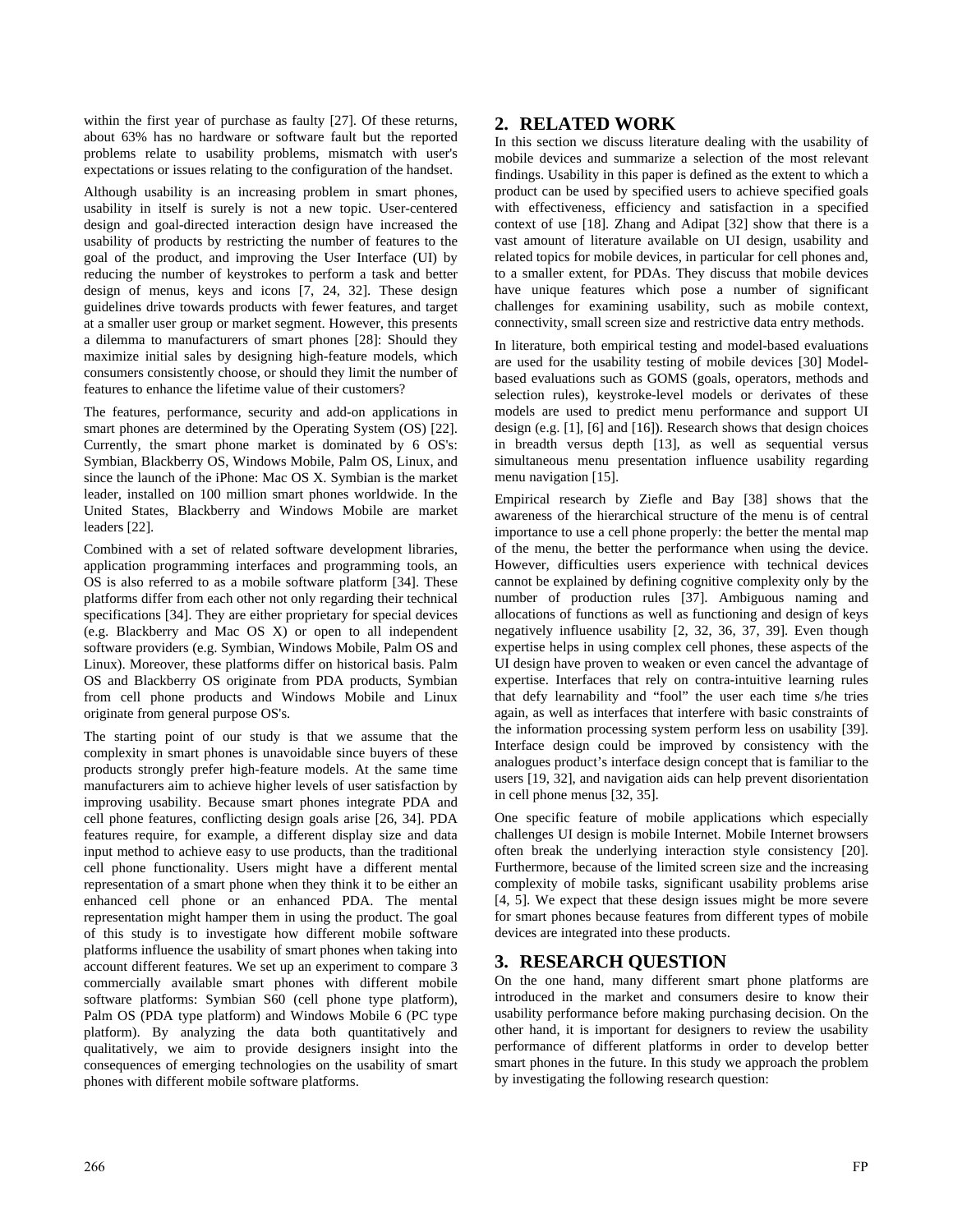• How do different mobile software platforms differ in their usability performance in the first consumer use phase, in terms of effectiveness, efficiency and satisfaction?

The research methods, research results and discussions are presented in the following sections.

## **4. METHODS**

## **4.1 Overview**

In order to answer the research questions, we designed a betweensubjects experiment in which participants were asked to perform 4 tasks with a different level of complexity on 1 of the 3 smart phones selected for this study.

## **4.2 Experimental Variables**

The independent variable under study is the mobile software platform of the smart phones selected for this study. For reasons of simplicity, we will use the term "OS" to refer to the smart phone mobile software platforms.

As dependent variables the standard usability measures effectiveness, efficiency and satisfaction were used [11]. Effectiveness was measured as the percentage of tasks solved. Efficiency was measured by 3 parameters: task completion time (in seconds), number of hierarchical levels in the menu used to complete the task and number of detour steps (number of returns to a higher level in the menu). As qualitative measures the keys used, the steps taken in the menu and the user complaints were recorded. Satisfaction was measured per task by using the After-Scenario Questionnaire (ASQ) which addresses 3 components of user satisfaction with system usability: ease of task completion, time to complete a task and adequacy of support information [21].

# **4.3 Apparatus and Materials**

Smart phone manufacturers offer their smart phones on the market with either their own OS or a commercially available OS. Consequently, it is not possible to compare different OS's without using different brands of smart phones. In this study, 3 commercially available smart phones were selected. They were Nokia E6li (Symbian S60, cell phone type platform), HTC S710 (Windows Mobile 6, PC type platform) and Palm Treo680 (Palm OS, PDA type platform)). All 3 smart phones offered similar functionality and were configured for use by the same mobile network operator. An overview of the selected smart phones is shown in Table 1. This table includes a comparison of the most important aspects of the design of the UI, input method and key mapping, which in addition to the type of platform, might influence usability.

| <b>Smart</b> phone                     | Nokia E61i                                                                         | <b>HTC S710</b>                                                        | Palm Treo 680                               |
|----------------------------------------|------------------------------------------------------------------------------------|------------------------------------------------------------------------|---------------------------------------------|
| <b>Operating system</b>                | Symbian S60                                                                        | Windows Mobile 6                                                       | Palm OS                                     |
| <b>Physical appearance</b>             |                                                                                    |                                                                        |                                             |
| Main menu presentation                 | Desktop menu with shortcuts +<br>application grid                                  | Desktop menu with shortcuts +<br>application grid                      | Desktop menu $+$ application<br>grid        |
| <b>Input method</b>                    | Qwerty keyboard                                                                    | Qwerty keyboard / keypad                                               | Qwerty keyboard / touch screen              |
| <b>Softkeys</b>                        | yes                                                                                | yes                                                                    | no                                          |
| 'Navigation'<br>key mapping            | 4-way rocker key                                                                   | 4-way rocker key / arrows on<br>qwerty keyboard                        | 4-way rocker key / touch screen             |
| 'Select'<br>key mapping                | Center of rocker key and / or<br>left soft key 'ok'                                | Center of rocker key and/or left<br>soft key 'done' and/or 'enter' key | Center of rocker key or touch<br>screen     |
| 'Cancel'<br>key mapping                | right soft key                                                                     | right soft key or with 'del' key<br>with left pointing arrow           | 'cancel' key on touch screen                |
| 'Global exit (to idle)'<br>key mapping | red key or hard menu key (this<br>key alternates between desktop<br>and main menu) | 'home' key or red key                                                  | 'home' key (red key switches off<br>device) |

**Table 1. Comparison of smart phones**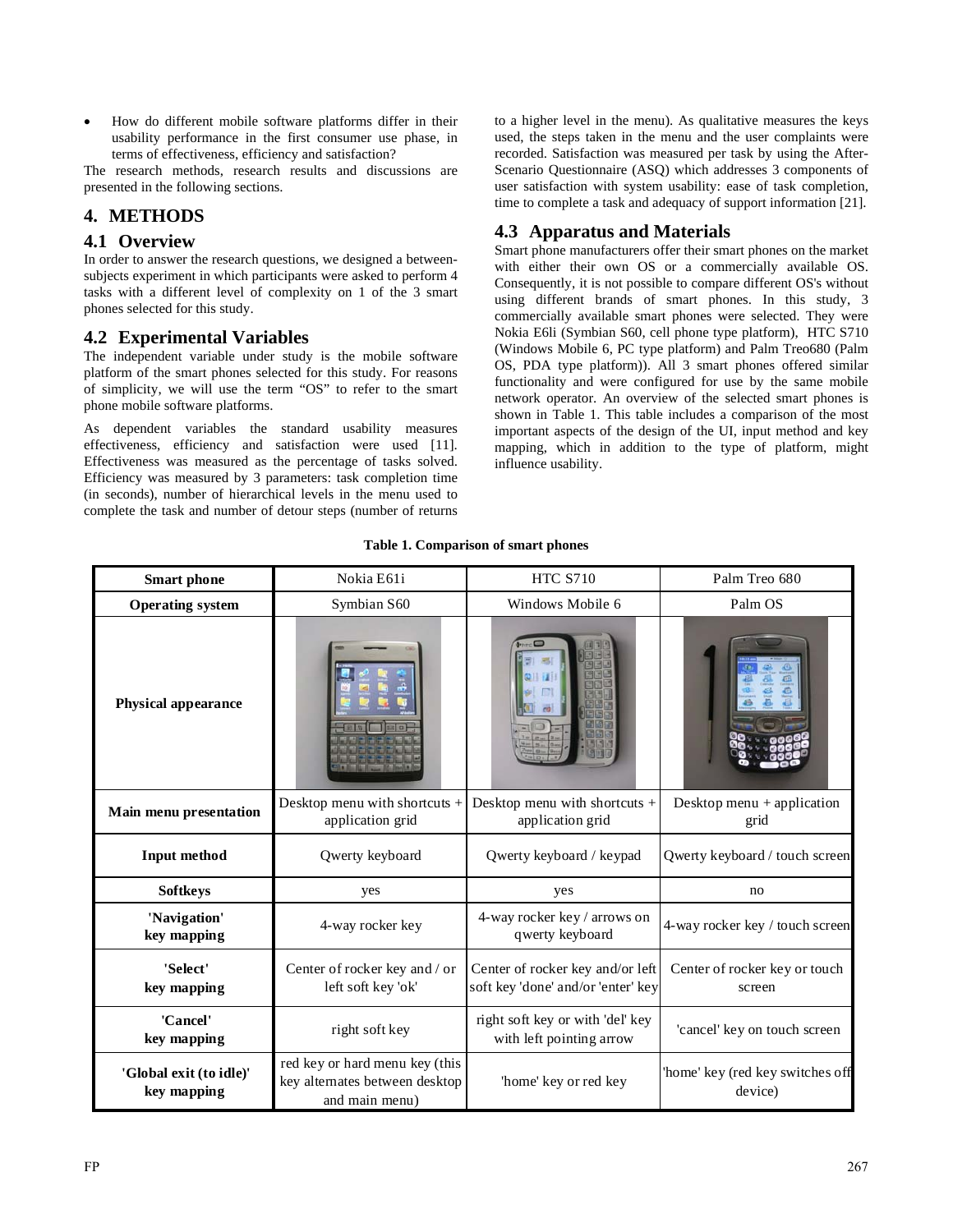For readability reasons, we will refer to the brand names of the smart phones only, where in fact we refer to the combination of the OS and the selected branded product.

The tests were performed in a usability lab. Manuals were provided and the basic first use installation settings such as location and time were already set. Both the participant interacting with the smart phone and the UI of the smart phone were recorded on video cameras.

# **4.4 Experimental Tasks**

Smart phones have numerous features ranging from the standard cell phone features to advanced business applications. Because the research objective here is to compare different smart phone platforms that originate from cell phones, PCs and PDAs, we set several criteria for the selection of features for testing: the features (1) should encompass typical cell phone as well as typical PDA features; (2) should have a different level of task complexity to cover multiple design aspects of the UI and; (3) should be practically suitable for testing in a laboratory environment.

Based upon these criteria, we selected the following tasks for the participants to solve during the tests: (1) Calling a number which is stored in the contacts list; (2) Retrieving information from a website; (3) Entering an appointment in the calendar and (4) Setting up a push mail account and using this account to send an email. We expected that the origin of the smart phones (cell phone, PDA or PC) would influence the related usability. The smart phone evolving from a cell phone type platform was expected to perform well on the Phone task, whereas the smart phone evolving from a PDA type platform was expected to perform well on the Calendar task. For the newer functions Internet and push mail, we are interested in discovering the differences in usability performance among these smart phones.

The complexity of each task per smart phone, in terms of the minimum number of menus and keystrokes needed to complete the task, is shown in Table 2.

To account for differences in speed of typing the participants were instructed to enter the appointment and the email with a minimum amount of text. Although the smart phones differ regarding the level of detail of information required for setting up the push mail account, the same information regarding the account settings was provided to all participants independent of the smart phone tested. The task order was varied to account for possible learning effects. Due to the restricted availability of the usability lab and to keep the total test duration per participant within 1 hour, a time limit was set for each task. This limit was based on durations measured during the pilot tests. The time limits for the tasks in consecutive order were 4, 7, 10 and 14 minutes.

**Table 2. Minimum number of menus (keystrokes) needed to execute the task** 

| <b>Task</b>       | Nokia | <b>HTC</b> | Palm  |
|-------------------|-------|------------|-------|
| <b>Phone call</b> | 1(2)  | 1(2)       | 1(3)  |
| <b>Internet</b>   | 2(6)  | 1(7)       | 1(5)  |
| <b>Calendar</b>   | 3(19) | 4(18)      | 3(8)  |
| Pushmail          | (27)  | 7 (15)     | 5(16) |

# **4.5 Participants**

We decided to execute the experiment with students of a technical university, as they are generally familiar and confident with using related technologies and therefore resemble the profile of potential professional smart phone users. To ensure that differences in usability would not be attributable to differences of the personal characteristics among the participants, we used a survey to select participants with regard to familiarity with cell phones and computers, subjective expertise of cell phones and computers; and intention to use smart phones. Only students who did not own a smart phone or a PDA were selected for the experiment. Measurements of familiarity [9] and subjective expertise [12] with both cell phones and computers were used to ensure that there were no significant differences between the groups in terms of level of contact with related technology and confidence in using this technology.

In total 43 participants were randomly assigned to either one of the smart phone groups. In the Nokia group 10 males and 4 females with a mean age of 21.1 years participated. In the HTC group 11 males and 4 females with a mean age of 19.8 years participated and in the Palm group, 12 males and 2 females with a mean age of 21.0 years participated. Non-parametric Kruskal-Wallis tests showed no significant differences between the personal characteristics of the participants in the 3 smart phone groups.

# **4.6 Procedure**

At the beginning of the experiment the participants were instructed that the experiment was set up to examine the ease of use of the smart phone and not to test the participants. The participants were provided with information on the capabilities of smart phones in general and were asked to read through a list of instructions. They were asked to perform the tasks in the predefined order and to fill-in the ASQ questionnaire after completing each task. Furthermore, they were asked to go back to the main menu of the smart phone before starting a new task to ensure that every task in every test was started from the same position in the menu. The participants were asked to think-outloud while performing the tasks as well as during completion of the questionnaires. We did not notice any significant influence of this protocol on the time measures of the tasks (participants were instructed not to interact with the observer).

The participants were not instructed to solve a task within a certain time limit. However, after spending more time than the predefined time limits discussed above or when the participant gave up because the task was too difficult, the participant was asked to proceed with the next task. Except from the Calendar task, the tasks were set up as such that participants could verify whether they successfully completed the task. The whole experiment lasted 30 to 50 minutes depending on the working speed of the participant. After the experiment the participants received a token of appreciation for their participation.

# **5. RESULTS**

In this section, we will analyze effectiveness, efficiency and satisfaction measures for each task separately. In addition, the users' actions and problems will be discussed in more detail for each task to give insight into the influence of smart phone platforms on usability.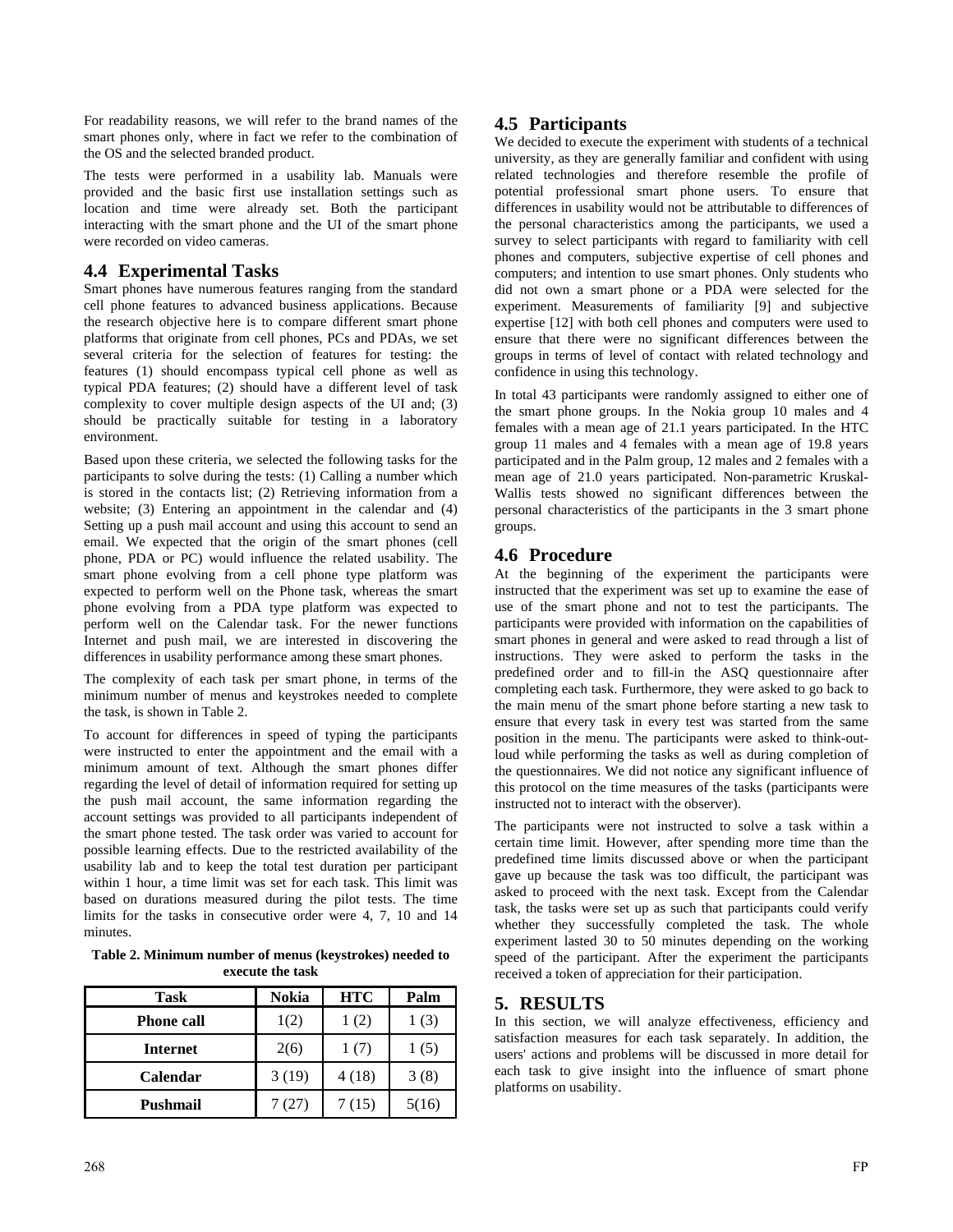The measures of efficiency and satisfaction did not meet the assumption of normality and equal variances between the different groups which are a prerequisite for being able to use parametric tests. In order to compare differences in efficiency and satisfaction measures per task across the different smart phones; one-way Kruskal-Wallis analyses were run. In order to compare differences between groups, separate pair-wise Mann-Whitney U tests were used. Holm's sequential Bonferroni correction [17] was used to determine the corrected significance level per comparison. The level of significance was set at  $p = 5\%$ . Results within the less restrictive 10% level are indicated as marginally significant.

## **5.1 Phone Task**

A comparison of the performance of the smart phones for the Phone task in terms of effectiveness, efficiency and satisfaction is shown in Table 3. Since not all users were able to complete the task, the efficiency measures shown in this table are only reported for users who were able to complete the task. Both from a user and design perspective we expected that making a phone call would generate few problems in usability as this is a basic functionality of any particular phone. However, from the results show in Table 3 it can be seen that even for this task differences occur in time and number of menus used. The Kruskal-Wallis tests show significant differences for time  $(\chi^2)(2) = 9.11$ ,  $p < 0.05$ ), for number of menus used ( $χ2(2) = 14.99$ ,  $p < 0.01$ ) and for satisfaction ( $\chi$ 2(2) = 6.16, p < 0.05). As shown in Table 2, the complexity of the Phone task on the Palm evolving from PDA systems is slightly higher than that on the phones evolving from a cell phones or a PC (requiring 3 keystrokes against 2 for the other phones). The test results show that the effectiveness is lower and time required to complete the tasks is higher for the other two phones. Separate pair-wise Mann-Whitney U tests show that using the Palm to make a phone call takes approximately 75% more time than using the HTC (significant with  $p=0.004$ ). Furthermore, users of the Palm used significantly more menus compared to users of the Nokia (p=0.000) and the HTC (p=0.001). It was also found that users were more satisfied when performing this task with the HTC than with the Palm (p=0.016). No significant paired comparisons for satisfaction were found between the use of Nokia and the other two smart phones.

Inspection of the usage patterns and user complaints revealed that the longer time and higher menu count for the Palm was mainly caused by the fact that users thought that pressing the call-button after selecting a contact person would result in the call. However, not the contact person but the telephone number had to be selected.

|                        | <b>Nokia</b> | <b>HTC</b> | Palm  |
|------------------------|--------------|------------|-------|
| Effectiveness [%]      | 100          | 100        | 92.9  |
| Time [s]               | 65.6         | 61.4       | 105.9 |
| Number of menus used   | 2.3          | 3.2        | 10.8  |
| Number of detour steps | 0.3          | 0.7        | 1.1   |
| <b>Satisfaction</b>    | 6.0          | 6.3        | 4.9   |

**Table 3. Performance when making a Phone call** 

Another problem they faced was that they expected to return to a previous menu when selecting the red key, but instead the phone

was switched off. Consequently, the users spend more time and detour steps when browsing through the menus to find a solution.

## **5.2 Internet Task**

The performance of the smart phones when users were asked to retrieve information from a website through the mobile Internet browser is shown in Table 4. Kruskal-Wallis tests show significant differences for all the measures: time ( $\gamma$ 2(2) = 13.81, p < 0.001), number of menus used ( $\chi$ 2(2) = 32.67, p < 0.001), number of detour steps ( $\chi$ 2(2) = 5.89, p = 0.05) and satisfaction  $(\chi/2(2) = 8.54, p < 0.05)$ . From the results shown in Table 4 it can clearly be seen that for this task both the Palm and the Nokia outperform the HTC on almost all the measures. For both smart phones almost all users were able to complete the task while for the HTC surprisingly low effectiveness percentages were observed.

Separate pair-wise Mann-Whitney U tests show that a high number of paired comparisons are significant. For the time measure, users of the Nokia took significantly less time to complete the task than users of the HTC (p=0.001). For the Palm, differences in task completion time are significantly different with the HTC (p=0.008). Roughly speaking, users of the HTC took twice as much time to complete the task than users of the Nokia and Palm. For the measures of the number of menus used, all the differences are significant except from the difference between the Nokia and the HTC. Finally, users take significantly less detour steps for the Palm compared to the Nokia and the HTC.

As shown in Table 2, the smart phones do not differ much in terms of task complexity for this specific task. Consequently, it can be concluded that the differences in usability are caused by other factors than task complexity. The Nokia caused problems for the users by an unclear status or lack of feedback (users got unclear error messages that did not give them sufficient information to solve the problems). Nevertheless this phone scored second in effectiveness and even first in time needed. We discovered that the guidance in the Nokia phones helps users to complete tasks successfully. The analysis of the usability problems with the HTC showed some remarkable results. As can be seen in Table 4, the number of menus used and the number of detour steps do not differ between the Nokia and the HTC while the users of the HTC experienced far more difficulties when trying to complete this task. We expected that the HTC has an advantage because the Internet function is called "Internet Explorer" and this is familiar to most users.

|                        | <b>Nokia</b> | <b>HTC</b> | Palm  |
|------------------------|--------------|------------|-------|
| Effectiveness [%]      | 92.9         | 33.3       | 100   |
| Time [s]               | 195.9        | 400.9      | 239.9 |
| Number of menus used   | 7.2          | 7.0        | 1.5   |
| Number of detour steps | 1.7          | 1.9        | 0.2   |
| <b>Satisfaction</b>    | 5.3          | 4.3        | 5.2   |

The usage patterns and user complaints reveal that the HTC users were confused, because after entering the web address the phone displayed a search screen, while they expected to immediately get the requested website.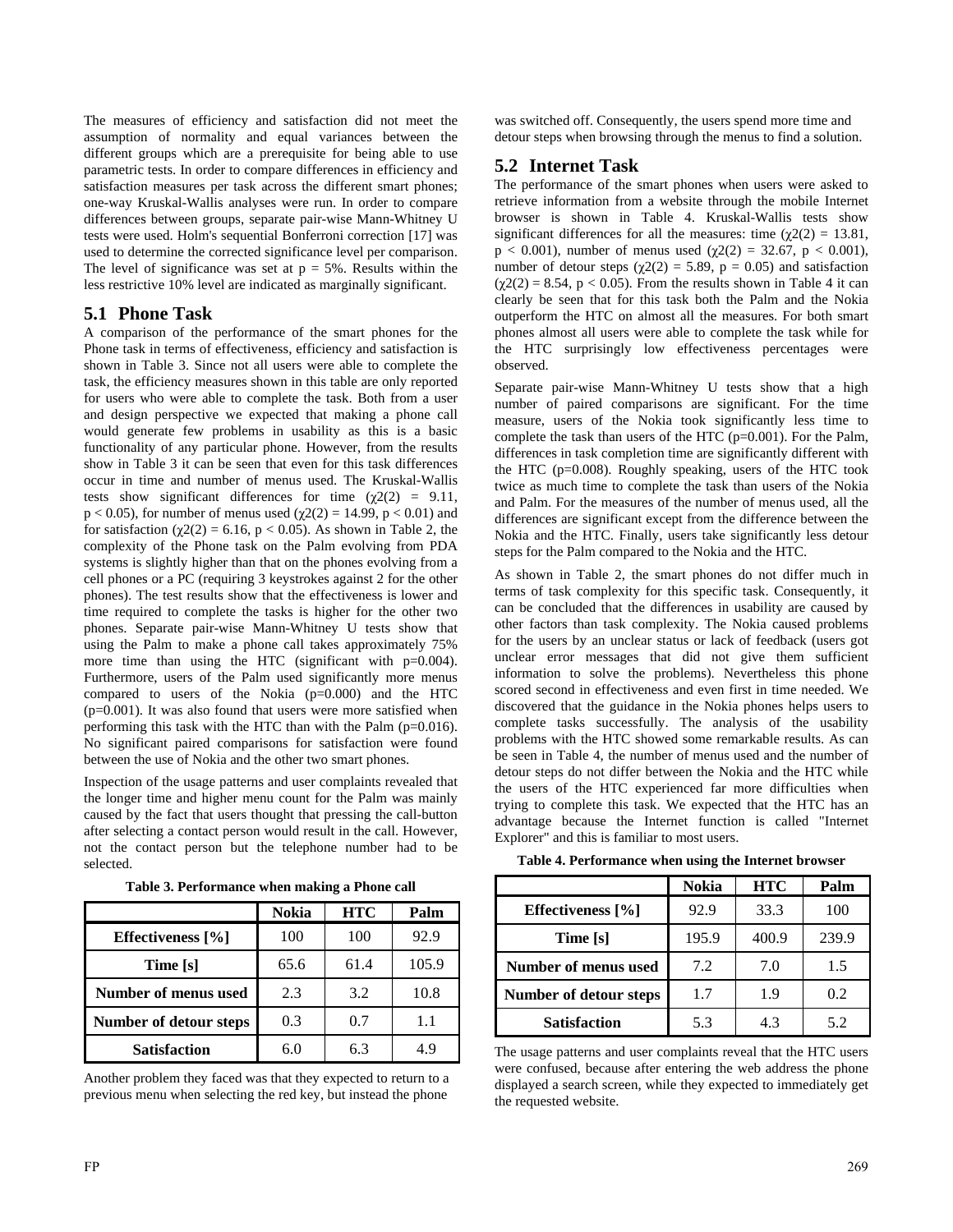Finally, pair-wise comparisons for satisfaction show that compared to the HTC, the Nokia (significant with  $p=0.003$ ) and the Palm (significant with  $p=0.018$ ) score higher on satisfaction.

## **5.3 Calendar Task**

A comparison of the performance of the smart phones for the Calendar task is shown in Table 5. Kruskal-Wallis tests show there are only significant differences for the number of menus used ( $\chi$ 2(2) = 7.12, p < 0.05). Separate pair-wise Mann-Whitney U tests show only one significant differences between the HTC and the Palm (p=0.009). For this task we expected the Palm to perform better because the calendar functionality originates from PDAs. Furthermore, the Palm is exceptional on task complexity as it only needs 8 keystrokes, where the other phones need 18 and 19. As Table 5 shows, the results of the experiment showed otherwise. Despite the advantage in complexity, the Palm scores low on effectiveness and high on time needed to complete the task. Most of the problems were related to setting the reminder: users had difficulty to allocate this function, and they did not understand that an "alarm" was to be set, they were looking for a function named "reminder". The Nokia scores the best on effectiveness and it scores even better on time. Furthermore, the number of problems with the Nokia was equally low. This is remarkable as the Nokia is the phone that requires the highest number of keystrokes to complete the task. When analyzing this into more detail, we discovered that, although more keystrokes are required, they are quite logical in sequence as the user is guided through the fields to be filled in.

**Table 5. Performance when using the Calendar** 

|                        | Nokia | <b>HTC</b> | Palm  |
|------------------------|-------|------------|-------|
| Effectiveness [%]      | 92.9  | 93.3       | 64.3  |
| Time [s]               | 190.9 | 241.6      | 254.5 |
| Number of menus used   | 9.1   | 13.8       | 6.8   |
| Number of detour steps | 1.6   | 3.2        | 1.0   |
| <b>Satisfaction</b>    | 5.8   | 5.1        | 4.9   |

## **5.4 Push mail Task**

The performance of the Nokia, the HTC and the Palm smart phones for a push mail task are shown in Table 6. When performing this task, users were asked to set up and use a push mail account. The Push mail task was the most complex of all 4 tasks. Even the simplest set-up, the Palm, requires 5 menus and no less than 16 keystrokes. Kruskal-Wallis tests show there are significant differences for number of menus used ( $\chi$ 2(2) = 18.01,  $p < 0.001$ ) and number of detour steps (χ2(2) = 9.73, p < 0.01). The results show that for none of the phones a high effectiveness percentage was achieved. Furthermore, the Palm outperforms the other two phones on all the measures.

Inspection of the pair-wise Mann-Whitney U tests show that with the Palm a significant lower number of menus is used  $(p=0.000)$ and the difference regarding the number of detour steps with the Nokia is significant  $(p=0.001)$  and with the HTC marginally significant (p=0.026).

As predicted by the minimum number of menus and keys needed to complete the task, users of the Palm needed much less menus and steps to complete the task than the other phones. Although the Nokia provides an installation wizard for the set-up of the account, nevertheless it is asking detailed input information that is not clear to the users (e.g. asking to select POP3 or IMAP4). The users of the other phones were able to complete the set up without this specific information. Additionally, users of the HTC were struggling with the automatic dictionary which was set up for English, while they were typing their email in another language. They could not find a way to switch off the dictionary function. Overall, it seems that for all the phones users needed more confirmation on whether they were doing the right thing when executing this complex task. The feedback the phones provide is not clear enough (e.g. users did not know if the email was sent).

**Table 6. Performance when setting up a Push mail account** 

|                        | <b>Nokia</b> | <b>HTC</b> | Palm  |
|------------------------|--------------|------------|-------|
| Effectiveness [%]      | 50           | 60         | 71.4  |
| Time [s]               | 689.6        | 705.6      | 490.2 |
| Number of menus used   | 26.1         | 18.3       | 6.9   |
| Number of detour steps | 6.0          | 4.3        | 0.9   |
| <b>Satisfaction</b>    | 3.9          | 4.0        | 4.3   |

# **6. CONCLUSION AND DISCUSSION**

This study examined the usability of 3 different smart phones with different OS's. In order to find out if users experience differences in ease of use of important functions, an experiment was set up to test the usability of 4 different functions with a homogeneous group of users. The results showed significant differences in usability of the smart phones for the selected functions. Especially the Internet and Push mail task showed significant differences for most of the measurements and for both tasks significant usability problems were identified. As is shown in Table 2, the selected functions have an overall increasing level of complexity based on the minimum number of menus and key strokes required to complete the tasks. Except from the Internet task, the results indicated that a higher level of complexity results, on average, in lower effectiveness and efficiency scores. These overall results confirm earlier research on the influence of task complexity on performance (e.g. [5] and [39]) and earlier research on usability of mobile Internet [4, 5, 20], discussed in section 2.

However, the differences in performance are not consistent across the selected OS's for the selected tasks. Furthermore, except for the Push mail task, task complexity differences between the phones when compared for each specific task, do not explain the performance differences. We expected that the origin of the smart phones (cell phone, PDA or PC) would influence the design decisions and related usability. The Nokia OS evolving from a cell phone was expected to perform well on the Phone task, whereas the Palm OS evolving from a PDA was expected to perform well on the Calendar task. For the Phone task the results are consistent with our expectations, i.e. the problems with the Palm are caused by both the platform (the phone call functionality is not designed as a primary function) and ambiguity of key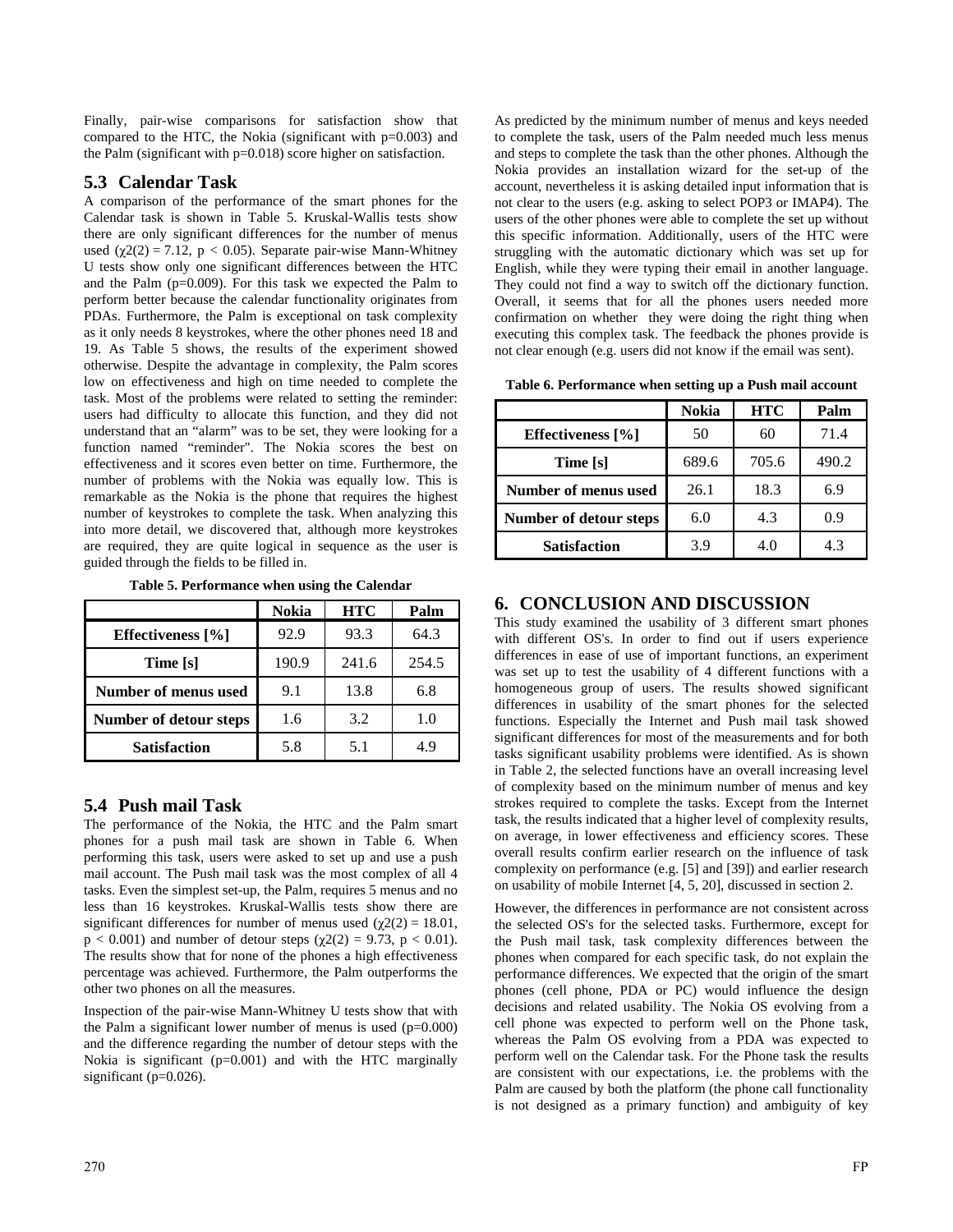design. For the other tasks, the results are not consistent with our expectations. Although for the Calendar task the Palm is less complex, it is outperformed by the Nokia and the HTC, mainly due to the task guidance provided.

When taking a bird's eye view on the usability problems users encountered during the experiment it becomes clear that several of those problems could have been avoided. For example, the functionality of the red key on the Palm. Users expected to return to a previous menu when pressing this key, but instead the phone was switched off. In other words, this design is not consistent with the commonly used interface in cell phones.

Some problems, however, are inherent to the required number of features that the smart phone needs to include, such as having to navigate to allocate a specific function. Given the complexity, we observed that certain design guidelines are more important to improve usability. For example, a high number of menus and keystrokes required to complete a task does not automatically correlate with efficiency. The results suggest that clear task guidance and navigation aids are a more important determinant for ease of use. Consequently, the commonly advised design guidelines for mobile applications (such as the guidelines discussed in [32]) still apply but can only be implemented to a certain extent. Further research is needed to investigate how the design guidelines should be adapted to apply to high-feature mobile applications.

#### **7. Limitations and further research**

In this study we used carefully selected students of a technical university as test participants. It is expected that a more diverse group of participants in terms of knowledge, age and education will generate even more diverse usability problems. Furthermore, we have tested only the first use phase; it is expected that some learning will take place during extended use [39]. During extended use, users might want to adapt the menus to their personal needs, e.g. by creating a personalized "start menu" which show the frequently used applications and functions. We have not tested the ease-of-use in the extended use phase, so we cannot comment on the usability performance of these smart phone platforms in the longer term.

We have only tested products that are currently available on the market. It is expected that soon new technologies will become available for integration in next generation smart phones. An example of a function that becomes possible with broadband wireless communication is the use of off-board applications that push information upon request to the user's phone. Off-board GPS-navigation will be one of the interesting applications as it can automatically include up-to-date information on road works, traffic information, etc. Another example is ambient intelligent technologies providing applications and information dependent on the location of the user [29]. These technologies will challenge designers of smart phone OS's and applications to run on those systems much more than before, as the amount of features and options for users will increase even further, and at the same time consistency is at stake as many applications will be designed by different parties. Further research into usability of complex products such as smart phones is needed to ensure good usability and satisfied users.

## **8. ACKNOWLEDGMENTS**

This work has been carried out as part of the TRADER project under the responsibility of the Embedded Systems Institute. This project is partially supported by the Netherlands Ministry of Economic Affairs under the BSIK program. We would like to thank Jakajima who provided the smart phones, SIM cards and Bluetooth headsets. Furthermore, we would like to thank the students Jeroen Cox, Yvonne Kleuskens, Lonneke Bakx, Jeroen Bovend'eerdt, Geoffrey van IJzendoorn and Dianne Soons for their help in setting up and executing the test and analyzing the data.

## **9. REFERENCES**

- [1] Amant, R. St., Horton, T.E. and Ritter, F.E. Model-based evaluation of cell phone menu interaction. In Proc. CHI 2004, ACM Press (2004), 343-350.
- [2] Bay, S. and Ziefle, M. Children using cellular phones: The effects of shortcomings in user interface design. Human Factors 47, 1 (2005), 158-168.
- [3] Brown, C.L. and Carpenter, G.S. Why is trivial important? A reasons-based account for the effects of trivial attributes on choice. Journal of Consumer Research 26, (2000), 372- 385.
- [4] Buchanan, G., Farrant, S., Jones, M., Thimbleby, H., Marsden, G. and Pazzani, M. Improving mobile internet usability. In Proc. 10th Int. Conf. on World Wide Web, ACM Press (2001), 673-680.
- [5] Chae, M. and Kim, J. Do size and structure matter to mobile users? An empirical study of the effects of screen size, information structure, and task complexity on user activities with standard web phones. Behaviour & Information Technology 23, 3 (2004), pp 165-181.
- [6] Cockburn, A., Gutwin, C. and Greenberg, S. A predictive model of menu performance. In Proc. CHI 2007, ACM Press (2007), 627-636.
- [7] Cooper, A. The Inmates are Running the Asylum. Macmillan Computer Publishing, Indianapolis, USA, 1999.
- [8] Cooper, Robert G. Winning at new products: accelerating the process from idea to launch. 3rd edition. Perseus Publishing, New York, 2001.
- [9] Cordell, V.V. Consumer knowledge measures as predictors in product evaluation. Psychology & Marketing 14, 3 (1997), 241-260.
- [10] Den Ouden, E., Lu, Y., Sonnemans, P.J.M. and Brombacher, A.C. Quality and reliability problems from a consumer's perspective: an increasing problem overlooked by businesses? Quality and Reliability Engineering International 22, 7 (2006), 821-838.
- [11] Dumas, J.S. and Redish, J.C. A Practical Guide to Usability Testing, Intellect Books, Portland, USA, 1999.
- [12] Flynn, L.R. and Goldsmith, R.E. A short, reliable measure of subjective knowledge. Journal of Business Research 46, (1999) 57-66.
- [13] Goldstein, M., Anneroth, M. and Book, R. Usability evaluation of a high-fidelity smart phone prototype: Task